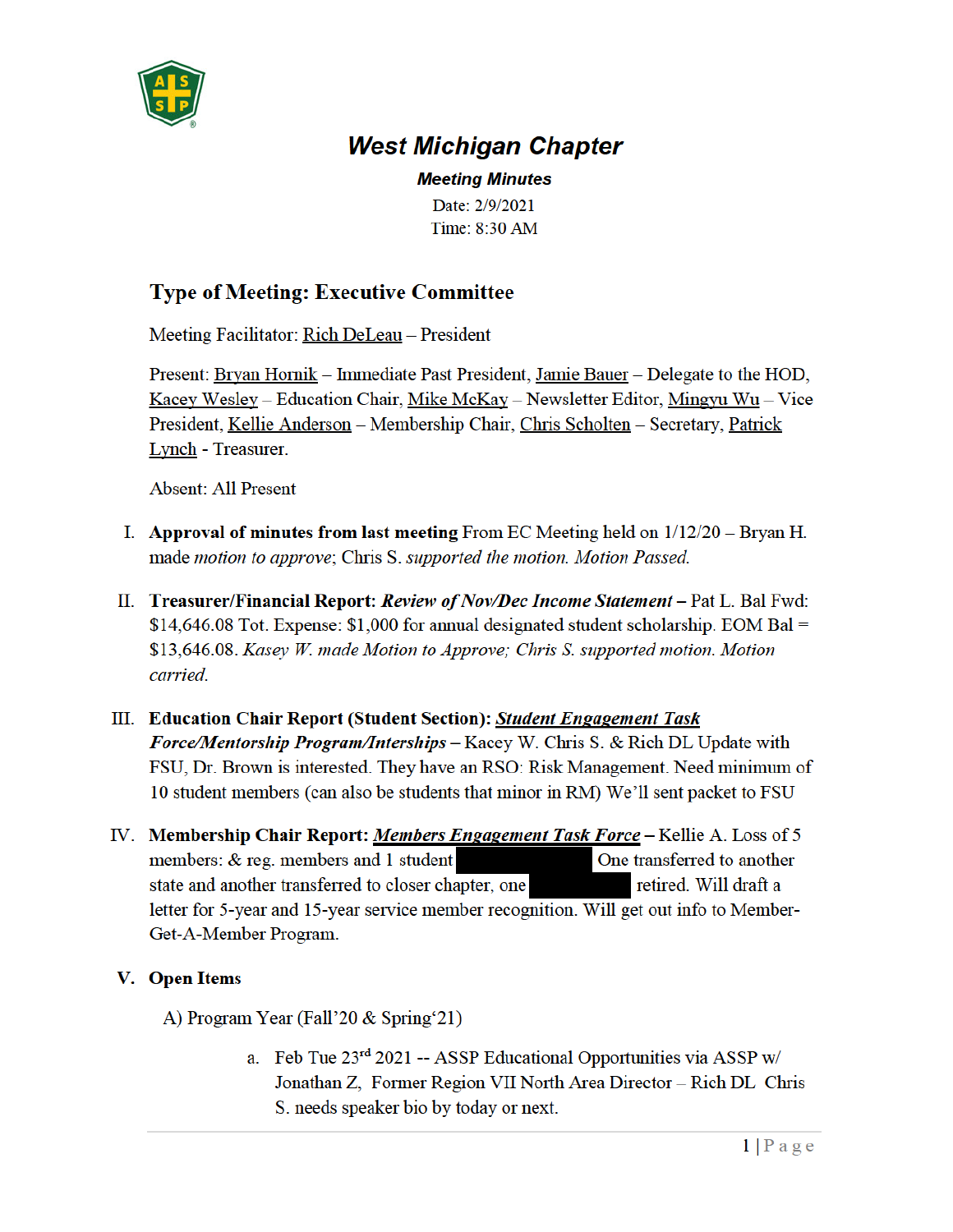

- b. Mar Tue  $30<sup>th</sup> 2021$  -- Frederik Meijer Garden (Construction Sites) w/Bill Schoonveld (New \$115M 69,000 sf Welcome Center)(Completed Amphitheater). Society non F2F is allowed until after March 31st. May have to move March meeting into April.
- c. Apr Tue13- Wed 14/21--Michigan Safety Conference 2021, Virtual Kellie A. & Rich DL *May add a technical meeting; COVID-19 vaccine implications from legal and medical. Patrick will reach out to Cathy Ostrowski/Spectrum Health and Chris S & Rich DL will reach out to 2 or 3 law firms, MillerJohnson, Barnes & Thornburg, Hilger-H. A 2nd technical meeting by Jim McGlothlin also in the works. Still in the works. Also, need to reach out to Carl Granger & Doug Hayes to see if there is a meeting after Day 1 or 2 at MSC.*
- d. May Tue 25th 2021--Water/Swimming Safety/Jim Dreyer Rich DL *Confirmed*
- e. Jun Thur  $24^{th}$  2021--Annual Student Scholarship Golf Outing Bryan H. *Due to COVID, priority of acceptance: 1) Governor's E.O, Society's Guidelines, GVSU' The Meadows. If a 2 month deadline date before event (4/24/21) with no commitments from priority rankings, then event is off.*
- B) Chapter Banner & Table Cover/Kurt Kruse of Kruse Design Rich DL *Temporarily placed on hold. If Golf event is a "GO!", then banner work gets moved up quickly.*
- C) Safety Professional of the Year (SPY) Award Petition– Rich DL *In process, petition submission to Cindy Brown due 1/22/21 for Regional SPY Award. Candidate: West Michigan chapter member- Dr. Jim McGlothlin.*
- D) Achieve SILVER Level 20/21 (Point Tracking) Rich DL *Point calculations being worked on. Will have program YTD results before the end of next business week.*

## VI. **New business**

- a) Region VII 2021 Review Meeting 1/15 @ 10:30 AM EST *Mike M. will post the information on our website.*
- b) Spring ROC Event (Virtual) 4/23 @ 9:00 AM 1:00PM *Mike M. will post the information on our website.*